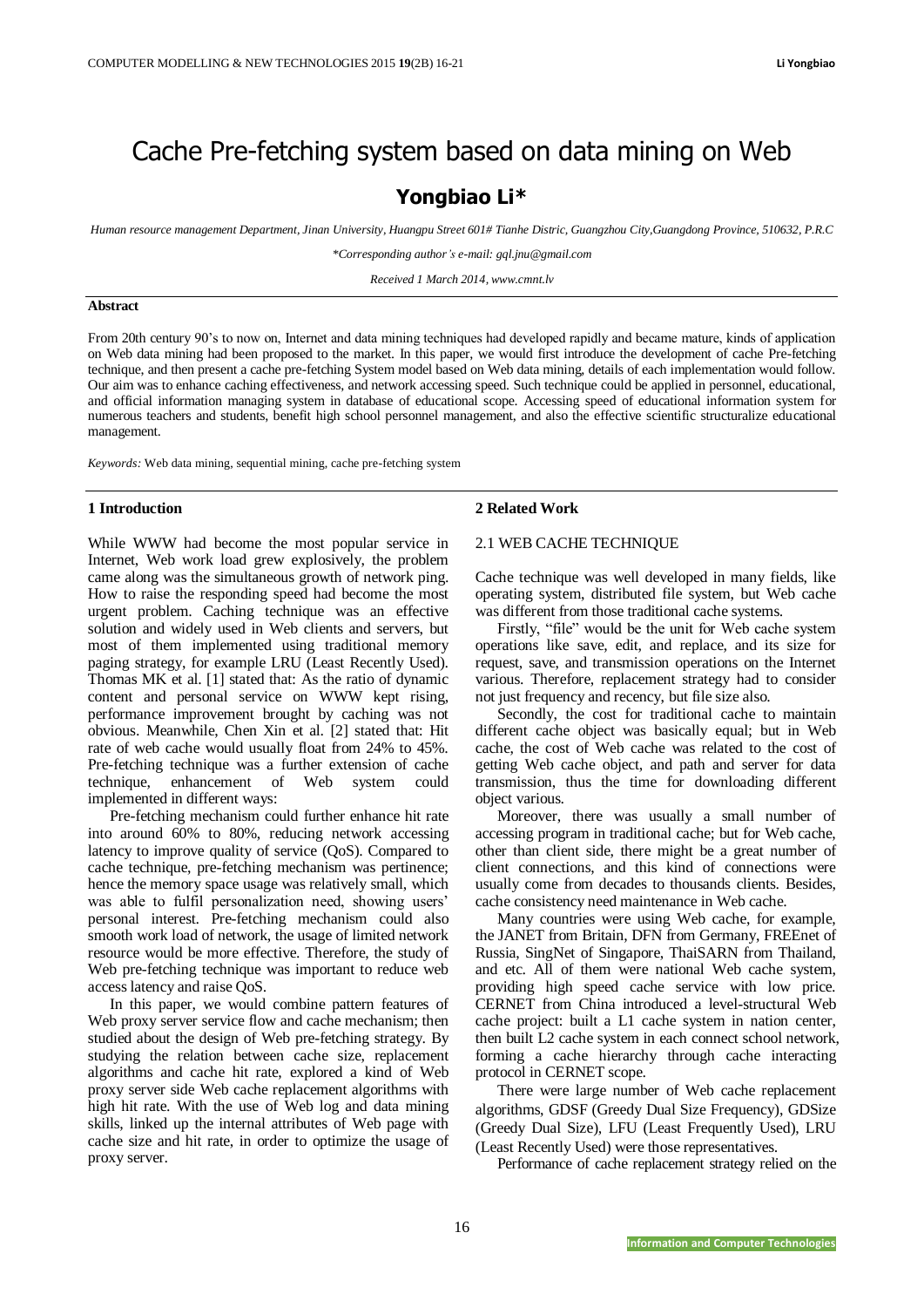practical properties of Web access; there was none of recent strategy performed well under different access condition. Ways to make the replacement strategy adaptive to different Web access properties had been a great concern.

### 2.2 WEB PRE-FETCHING TECHNIQUE

Pre-fetching was aimed to hide communication latency, and could be classified into the following models:

## **(1) Pre-fetching algorithm based on access probability**

Numbers of literature implemented Web pre-fetching based on the pre-fetching algorithm of Markov process. Traditional Markov chain model was a simple and effective prediction model, but the prediction accuracy was relatively low. XING Yong-Kang et al. [3] stated and built a multi-Markov chain user browsing prediction model based on classification of user. The works [4, 5] used hidden Markov process to raise prediction accuracy. Su Zhong et al. [6] used N-gram prediction model to predict the Web access request might be occurred in the future.

## **(2) Pre-fetching algorithm based on data mining**

According to historical and recent access data, with the use of data mining technique, predicted possible future behavior of user, in order to prefetch the related Web page. Data in user's data buffer could be used as historical data for data mining. The works [7, 8] mined interest relation rules using data mining, applied those rules as pre-fetching foundation to predict pages. Pre-fetching based on data mining was more suitable for user personalize recommendation.

### **(3) Pre-fetching algorithm based on Web semantics**

Zhu et al. [9] proposed to extract features of user session, then classified semantically. While responding user's request, server would calculate user accessing path, and the distances between user and each category center, in order to confirm the type of session. According common features of session category, predicted access-possible documents, pre-transmit them to client side. T.I.brahim et al. [10] introduced semantic web page pre-fetching with the use of neural network. By extracting hyperlinks in web page, using keywords described in hyperlink text as input of neural network; output of neural network would be the basis for pre-fetching. Browsing path of user would be the training sample for the learning of neural network

## **(4) Pre-fetching algorithm based on network performance**

JIN et al. [11] studied Web intelligent boost technique based on RTT (round trip time) and other network performance index. Proposed an intelligent pre-fetching control technique and new cache replacement method based on the service analysis on web proxy server and measurement of network RTT. R.P .Klemn et al. [12] designed and implemented pre-fetching agent WebCompanion in Java. The pre-fetching algorithm was based on an estimated RTT, only applied pre-fetching for those Web object with relative long respond time and low resource usage.

## **(5) Pre-fetching algorithm based on popularity**

E.P. Mareatos et al. [13] proposed a classical Top-10 method, basic concept was to find out the Top-10 popular document (named it asTop-10) on server periodically; when clients sent request, server would send the Top-10 to them. X.Chen et al. [14] implemented Web pre-fetching using the popularity-based PPM model. Declared four levels for popularity of URLs' access mode, then constructed a prediction tree using these models for prefetching. Through post-processing, reconstruction and other methods, reduced space usage of PPM algorithm, and raised the accuracy of prediction.The recent study of cache and pre-fetching development was to discover a unified cache-and-pre-fetching model according to Web object browsing features, raise adaptability of cache strategy and pre-fetching algorithms, achieved a better performance in a reasonable time and space usage.

#### **(6) Pre-fetching system**

Griffioen et al. [15] had studied the pre-fetching and cache model of file system, assuming that cache and prefetching shared the same cache space. Result had shown that cache pre-fetching-unifying model could improve performance of cache system. Z.Jiang et al. [16] cooperated the use of server sides with client sides to implement pre-fetching, studied pre-fetching mechanism based on network work load and waiting time of users. The paper studied the pre-fetching control problem also, but not yet considered the competition of cache space between prefetching mechanism and cache mechanism. Pei cao et al [17] studied the combination of cache and pre-fetching in file system. Proposed and analyzed two combination strategy: proactive strategy and conservative strategy; through simulation test, these two method could reduce application latency for more than 50%.

N.J.Tuah et al. [18] combined pre-fetching and cache to raise the utilization rate of memory. Deduct the calculation formula of pre-fetching threshold under two interacting models of cache and pre-fetching. Then it made a conclution that limitation for the number of pre-fetching object was no longer needed once the access probability met the close value. In the two used models, improvement of access time had been considered, while the whole system resource usage had not.

Yang et al. [19] retained a fixed cache space for prefetching object in unified system of cache and pre-fetching while pre-fetching Web object. pre-fetching model in the system was constructed from the mined visit path from log file. Real data declared that cache performance in cache prefetching unified system was better than cache-only system.

## **3 Our Pre-fetching System**

While update frequency of network resources kept raising, performance improvement by cache was no longer obvious. Numbers of studies had shown that pre-fetching would gain great benefit only when cooperating with suitable cache algorithms.

## 3.1 PRE-FETCHING SYSTEM MODEL

As shown in the figure 1, pre-fetching system model concludes several components: log file processing, relation (sequence) pattern mining, relation rules, buffer management based on prediction, cache buffer, pre-fech queue, log file.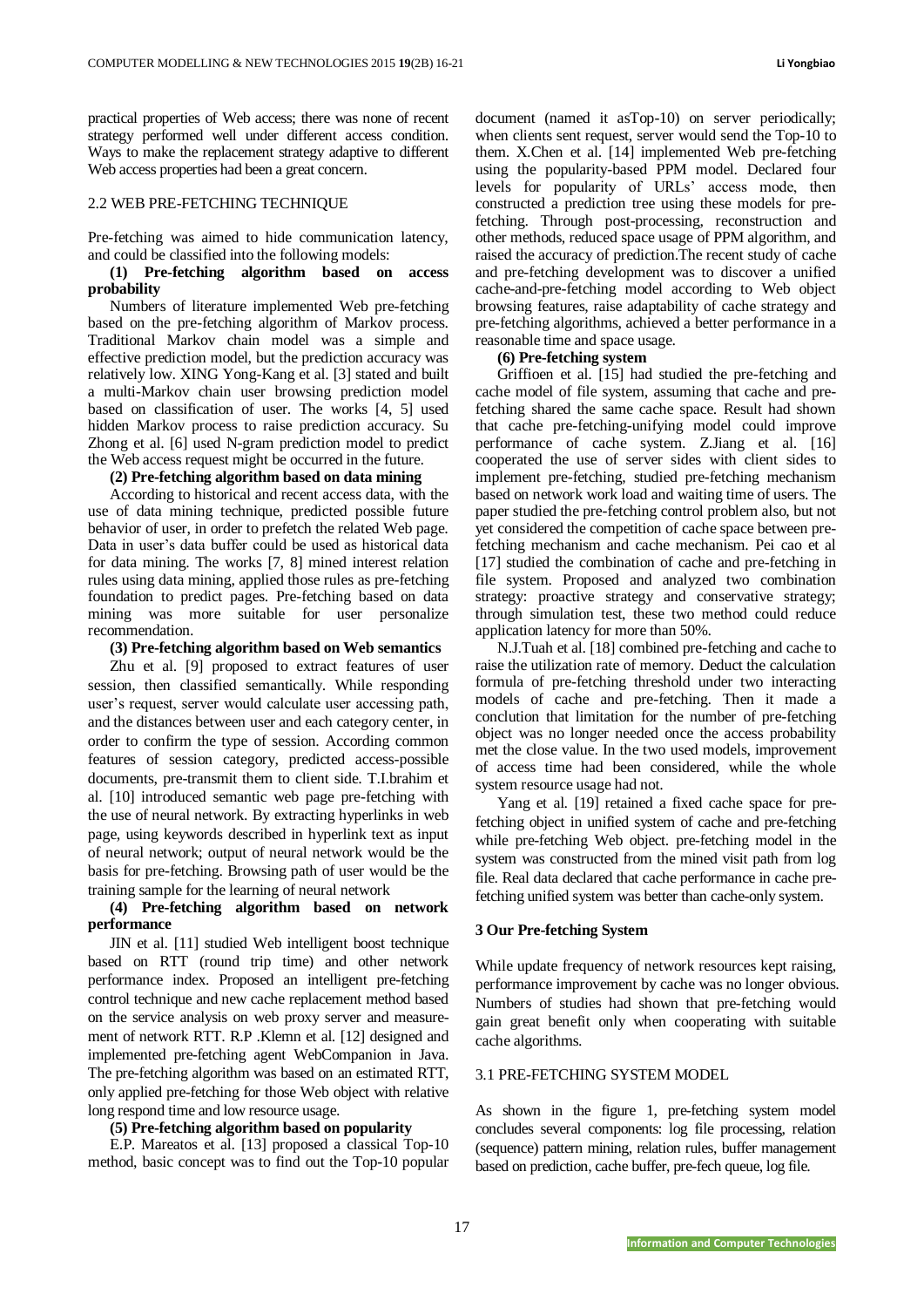

FIGURE 1 Pattern Mining Model in Web

#### **4 Log File Processing**

Quality of data preprocessing was closely related to the efficiency and result of modeling mining. Data preprocessing included data cleaning, path filling, and users, session, and services recognition.

#### **(1) Data cleaning**

The main task for data cleaning was to remove redundant data that was not related to pattern mining in data source. At server side, the page requested by user presented as numbers of .html (or .asp/.jsp) files, numbers of image file or script files. What we were going to study was the relation between pages and pages, which was independent from images or scripts in them. And log file would record all transmission of files, hence, files could be removed in order to reduce total size of data.

### **(2) Path filling**

Part of the user accessing information in Web log might be incomplete. For instance, while there was no direct chain relation between the recent accessing page and previous requested page, and the requesting page was a recently requested page, so we could assume that the user was using the back button of browser; which invoking the local cached page, this should not be recorded in server side log. Heuristic rules were be used for the situation, filling the user path with inference of network topology structure.

#### **(3) Users recognition**

That was hard to identify a user by only user access log. With respect to practical experimental environment, network environment under CERNET was the only consideration, using fixed IP as a sign to specify user; and assumed that a user was corresponding to one and only one IP, thus recognized different users.

#### **(4) Session recognition**

Session referred to consecutively requested pages by a user, pages accessed by different users belonged to different sessions. Session recognition was to separate user accessing record into plural independent session records.

#### **(5) Service recognition**

Service recognition was to transfer user session into smaller, more accurate, and relatively semantic user accessing service, which was the page sequential for user to visit specific information. While service recognition,

filtration of part of the service should be applied; for example, some users just visited the web page but was not interested about web content, services liked this could be filtered, avoided too much relations generated.

#### **5 Relation (Sequence) Pattern Mining**

After the filtration of log file, we might start using the ASM sequential mining algorithm to generate rule table, then decided cache-prefetching strategy based on those rules generated. Figure 2 is the ASM sequential pattern mining algorithms:

```
ASM sequential pattern mining<br>/* Log: filtered log records,
   min_sup: minimum support threshold,
   min con: minimum confidence threshold */
\overline{f}L1=Find frequent 1-sequence (Log);
  C2 = Asm gen(L1);
  For each candidate c in C2,
     c.support=COUNT(c);
     L2 = {c \text{ in } C2 \text{ } | \text{ } c.\text{support } \geq \text{ min\_sup}};For each sequence l:p\rightarrow q in L2,
        If(1.support/p.support ≥ min_con)Then
        Add 1 to Rule table;
  Return Rule_table;
Procedure Asm gen(L1)
  For each sequence 11 in L1,
     For each sequence 12 in L2.<br>If (f(11.F = 12.F) and (11.T=12.T) and
             (11.P=12.P-1))c = 11.sequence-12.sequence | |
                                11.IP||11.T||12.P;
           Add c to C2;
        \mathcal{E}\mathbf{1}FIGURE 2 ASM sequential pattern mining
```
We would use a practical example to explain the algorithm. After data cleaning at the first stage, and then index each accessed pages of user, we could obtain an initial log as table 1 shown.

First of all, scanned through these logs, calculated browsing count (support threshold, 7th, 8th lines in the algorithm) of each page, and then recorded them by a 3 tuple group (IP, T, P). As shown in table 2, (202.116.32.46, 1, 3) of sequence 3 meant that user with IP 202.116.32.46 accessed the page with sequence number of 3 at the 3rd position in 1st service.

After table 2 was obtained, filtered those sequence with support larger than the minimum support (here assumed the minimum support be 2), obtained sequence 1, 2, 3, 5, 7, 8, 9, 10. After that, compared the 3-tuple group of each sequence pair (19th to 21st lines in the algorithm); if the pair met requirement, then put it into candidate set with sequence length of 2, as shown in table 3.

The ASM pattern mining algorithm would stop after the generation of candidate set with sequence length of 2 finished. After that, calculated the global confidence for each rule  $p \rightarrow q$ , divided by confidence of p for each global confidence equal to  $p \rightarrow q$  (11th line in algorithm). Assumed the minimum confidence be 1/2, removed the rule of global confidence (as the rule had been fulfilled), obtaining rule table 4 at last.

Notably, here we used local confidence for each user IP; for the same rule  $p \rightarrow q$ , sum of each local confidence equal to the global confidence.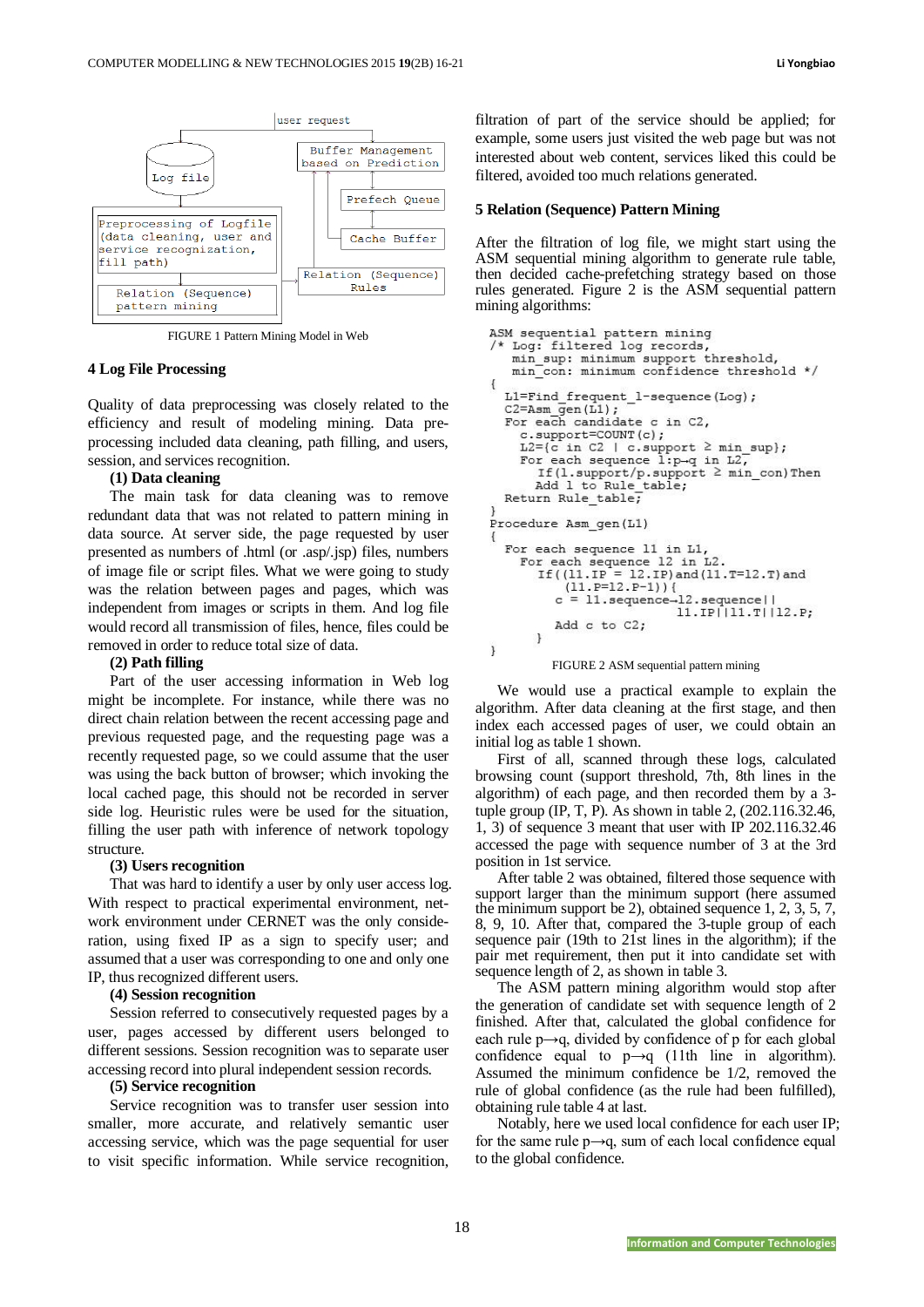TABLE 1 Filtrated Log

| IP            | <b>Visited Page Sequence</b> |
|---------------|------------------------------|
| 202.116.32.46 | (1,2,3)(4,5)                 |
| 202.116.32.47 | (6,5)(1,2,3)                 |
| 202.116.32.48 | (7,8)(9,10)                  |
| 202.116.32.49 | (1,2)(9,10)                  |
| 202.116.32.50 | (5,1,3)                      |
| 202.116.32.51 | (7,8)(11,9,10)               |

TABLE 2 Candidate Set with Sequence Length 1

| Sequence<br>number | <b>Support</b> | $(\mathbf{IP}, \mathbf{T}, \mathbf{P})$ |
|--------------------|----------------|-----------------------------------------|
|                    |                | (202.116.32.46,1,1)                     |
| 1                  | $\overline{4}$ | (202.116.32.47,2,1)                     |
|                    |                | (202.116.32.49,1,1)                     |
|                    |                | (202.116.32.50, 1, 2)                   |
|                    |                | (202.116.32.46,1,2)                     |
| $\overline{2}$     | 3              | (202.116.32.47, 2, 2)                   |
|                    |                | (202.116.32.49,1,2)                     |
|                    |                | (202.116.32.46,1,3)                     |
| 3                  | 3              | (202.116.32.47, 2, 3)                   |
|                    |                | (202.116.32.50, 1.3)                    |
| $\overline{4}$     | 1              | (202.116.32.46.2,1)                     |
|                    |                | (202.116.32.46, 2, 2)                   |
| 5                  | 3              | (202.116.32.47,1,2)                     |
|                    |                | (202.116.32.50,1,1)                     |
| 6                  | $\mathbf{1}$   | (202.116.32.47,1,1)                     |
| 7                  | $\overline{2}$ | (202.116.32.48,1,1)                     |
|                    |                | (202.116.32.51,1,1)                     |
| 8                  | $\overline{2}$ | (202.116.32.48,1,2)                     |
|                    |                | (202.116.32.51,1,2)                     |
|                    |                | (202.116.32.48.2,1)                     |
| 9                  | 3              | (202.116.32.49,2,1)                     |
|                    |                | (202.116.32.51, 2, 2)                   |
|                    |                | (202.116.32.48, 2.2)                    |
| 10                 | 3              | (202.116.32.49, 2, 2)                   |
|                    |                | (202.116.32.51, 2, 3)                   |
| 11                 | 1              | (202.116.32.51,2,1)                     |

TABLE 3 Candidate Set with Sequence Length 2

| Sequence                | <b>Support</b> | $(\mathbf{IP}, \mathbf{T}, \mathbf{P})$         |  |  |
|-------------------------|----------------|-------------------------------------------------|--|--|
| $1\rightarrow 2$        | 3              | $(202.116.32.46,1,2)$ $(202.116.32.47,2,2)$     |  |  |
|                         |                | (202.116.32.49,1,2)                             |  |  |
| $1 \rightarrow 3$       |                | (202.116.32.50, 1, 3)                           |  |  |
| $2 \rightarrow 3$       | 2              | $(202.116.32.46, 1, 3)$ $(202.116.32.47, 2, 3)$ |  |  |
| $4 \rightarrow 5$       |                | (202.116.32.46.2.2)                             |  |  |
| $5 \rightarrow 1$       |                | (202.116.32.50, 1.2)                            |  |  |
| $6 \rightarrow 5$       |                | (202.116.32.47,1,2)                             |  |  |
| $7 \rightarrow 8$       | 2              | $(202.116.32.48.1.2) (202.116.32.51.1.2)$       |  |  |
| 3<br>$9 \rightarrow 10$ |                | $(202.116.32.48, 2, 2)$ $(202.116.32.49, 2, 2)$ |  |  |
|                         |                | (202.116.32.51.2.3)                             |  |  |
| $11 \rightarrow 9$      |                | (202.116.32.51, 2, 2)                           |  |  |

#### TABLE 4 Rule Table

| $_{\rm IP}$   | <b>Access</b><br>rule | Local<br>confidence | Global<br>confidence |
|---------------|-----------------------|---------------------|----------------------|
| 202.116.32.46 | $1 \rightarrow 2$     | 1/4                 | 3/4                  |
| 202.116.32.47 | $1\rightarrow 2$      | 1/4                 |                      |
| 202.116.32.49 | $1 \rightarrow 2$     | 1/4                 |                      |
|               |                       |                     |                      |
| 202.116.32.46 | $2 \rightarrow 3$     | 1/3                 | 2/3                  |
| 202.116.32.47 | $2 \rightarrow 3$     | 1/3                 |                      |
|               |                       |                     |                      |
| 202.116.32.48 | $7 \rightarrow 8$     | 1/2                 | 1                    |
| 202.116.32.51 | $7 \rightarrow 8$     | 1/2.                |                      |
|               |                       |                     |                      |
| 202.116.32.48 | $9 \rightarrow 10$    | 1/3                 | 1                    |
| 202.116.32.49 | $9 \rightarrow 10$    | 1/3                 |                      |
| 202.116.32.51 | $9 \rightarrow 10$    | 1/3                 |                      |

#### 5.1 BUFFER MANAGEMENT BASED ON PREDICTION

There were two main processes for buffer management based on prediction:

1. Handled requested page in cache buffer from recent user

2. Handled pages which were going to be visited in prefetching Queue

Handling requested page in cache buffer from recent user, practically was a kind of common cache buffer function, only once the user sent a page request, proxy server would first check the existence of requesting page in cache buffer, returned it to user if exists, sent page request to remote server if no existence. The algorithm is as follow as Figure 3:

| Procedure cache replacement strategy(p, cache buffer, |
|-------------------------------------------------------|
| prefetch queue) {                                     |
| While (user request page p) {                         |
| If (p in cache buffer)                                |
| Recalculate weight of page p;                         |
| Else if (p in prefetch queue) {                       |
|                                                       |
| While(1){ //cache buffer was available to cache p     |
| If $(p.size \le x = x = x)$ (cache buffer) ) {        |
| cache buffer.add(p);                                  |
| Avil (cache buffer) = Avil (cache buffer) -p.size;    |
| Prefetch queue.delete(p);                             |
| Calculate weight of page p;                           |
| Break;                                                |
| lelse <sub>1</sub>                                    |
|                                                       |
| Delete page with minimum weight in cache buffer;      |
|                                                       |
|                                                       |
| }else{//absent in cache buffer nor prefetch queue     |
| While(1){ //cache buffer was available to cache p     |
| If $(p.size \le x = x = x)$ (cache buffer) ) {        |
| $cache$ buffer.add $(p)$ ;                            |
| Avil(cache buffer)= Avil(cache buffer)-p.size;        |
| Prefetch queue.delete(p);                             |
|                                                       |
| Calculate weight of page p;                           |
| Break:                                                |
| lelse                                                 |
| Delete page with minimum weight in cache buffer;      |
|                                                       |
|                                                       |
|                                                       |
| $\begin{smallmatrix}&1\\1&&1\end{smallmatrix}$        |
| -1                                                    |
|                                                       |



After the sequence pattern mining, a rule table had been obtained. Then the predicted buffer management would match according to the rule table specified by user IP; matching principle was to choose page with same IP and highest confidence in rule table (if that page was not in cache), if the one with equal IP could not be found, then chose the page with highest global confidence, as the page might be interested by other users [14], and the prefetching algorithm is shown as Figure 4:

| Function Prediction (U IP, R page)                                     |
|------------------------------------------------------------------------|
| * Answer: set of candidate rules */                                    |
|                                                                        |
| For each rule $r: A \rightarrow X$ in the rule table,                  |
| If $(A = R \text{ page})$                                              |
| Add r to Answer:                                                       |
| If (Answer $=$ Ø) Then                                                 |
| Return null;                                                           |
| Else Find the rule r: $A \rightarrow X$ with r. IP = U IP              |
| and the highest local confidence;                                      |
| If (not found) Then                                                    |
| Find the rule $r: A \rightarrow X$ with the highest global confidence; |
| Return X;                                                              |
|                                                                        |

#### FIGURE 4 Prediction algorithm

As the concept of the process was consistence to cache replacement strategy, therefore we could invoke the previous cache\_replacement\_strategies, difference in between was that the requesting page p was not the user clicked page, but the page predicted according to Rule Table. The algorithm for the whole process is Figure 5 as follow: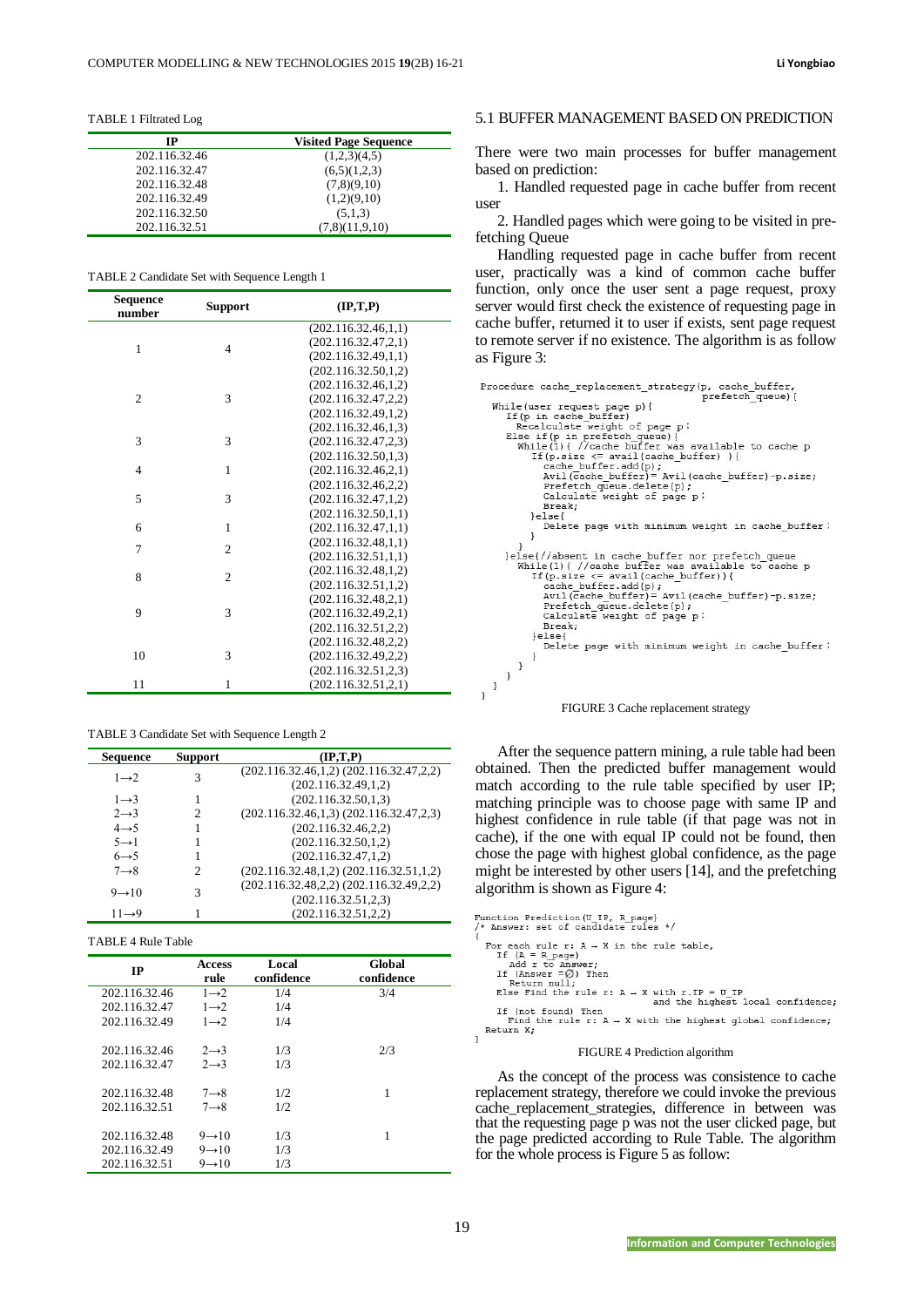| p = Prediction(U IP, R page) |                                                             |                 |
|------------------------------|-------------------------------------------------------------|-----------------|
|                              | Procedure cache replacement strategy(p, cache buffer,       |                 |
|                              |                                                             | prefetch queue) |
|                              | FIGURE 5 Invoking cache_replacement_strategy for prediction |                 |

In the cache replacement algorithm, the main concept was to remove pages with lowest weight when cache buffer was not big enough; and the weight setting should be related to visit count, size, staying time for cache and plural factors of the page, thus the formula for hypothetical weight as follow:

In the cache:

 $Wn(p) = L+(Wn-1(p)*T_stay/(T_ccur-T_ref))/size(p)$ In the above formula:

Wn(p) was the weight of page p,

L was accommodation coefficient, purpose was to avoid cache pollution

F (p) was the usage frequency for page p,

Wn-1(p) was the original weight of p,

T\_stay was staying time of p,

T\_cur was current time referencing p,

T\_ref was the time of last reference of p,

size(p) was size of p

In prefetch queue:

 $Wn(p) = Pro(p)/size(p) + Wn-1(p)*1/(T_curr-T_pre)$ 

In the above formula:

Wn(p) was the weight of page p, Pro(P) was confidence of p

size(p) was size of p

Wn-1(p) was the original weight of p,

T cur was current time referencing p,

T ref was the time of last reference of p,

Formulas above followed one principle: new weight of

page was related to original weight, also, shorter staying time, shorter user access interval, greater access probability; smaller page, greater weight.

#### **References**

- [1] Kroeger T M, Long D D E, Mogul J C 1997 Exploring the bounds of Web latency reduction form caching and perfecting *Proceedings of the USENIX Symposium on Internet Technologies and Systems California USENIX Association* 13-22
- [2] Chen Xin, Zhang Xiao dong 2003 Accurately modeling workload interactions for deploying prefetching in web sevrers *Proceeedings 2003 International Conference on Parallel Processing* 427-35
- [3] Xing Yong-Kang, Shao-Ping M A 2003 Modeling user navigation sequences based on multi-markov chains *Chinese Journal of Computers* **26**(11) 1510-17
- [4] Wang Shi, Gao Wen, Li Jin-Tao, Huang Tie-Jun 2001 Mining Interest Navigation Patterns Based on Hidden Markov Model *Chinese Journal of Computers* **24**(2) 152-57
- [5] Xu Huan-Qing, Wang Yong-Cheng A Web Pre-fetching Model Based on Analyzing User Access Pattern *Journal of Software* **14**(6) 1142-47
- [6] Su Zhong, Shao-Ping M A, Yang Qiang, Zhang Hong-Jiang 2002 An N-Gram Prediction Model Based on Web-Log Mining *Journal of Software* **13**(l) 136-41
- [7] Xu Bao-Wen, Zhang Wei-Feng 2001 Applying Data Mining to Web Pre-Fetching *Chinese Journal of Computers* **24**(4) l-7
- [8] Yang Q, Zhang H H 2003 Web-log mining for predictive Web caching *IEEE Transactions on knowledge and Data Engineering* **15**(4) 1050-53
- [9] Zhu Pei-Dong, Lu Xi-Chengg 1999 Traffic Smoothing of WWW Presending *Chinese Journal of Computer* **22**(6) 668-71
- [10]Xu C, Ibrahim T I 2004 A Keyword-Based Semantic Prefetching Approach in Internet News Services *IEEE Transactions on*

#### **5 Conclusions**

We mainly proposed a Cache-Prefetching System model based on Web Data Mining, and made detail introduction of implementation of each part, included the way to generate rule table from server logs, page replacement strategy of cache buffer manager, and weight calculation of each pages. Prospect was to implement those concepts, and compared the efficiency to each cache scheduling algorithms like LRU and LFU. With the use of practical result, raise caching effectiveness by kept adjusting page weight formula and replacement strategy of cache. Such technique could be applied in personnel, educational, and official information managing system in database of educational scope. Accessing speed of educational information system for numerous teachers and students, benefit high school personnel management, and also the effective scientific structuralize educational management.

## **Acknowledgments**

This work was supported by Major Program of National Natural Science Foundation of China (61133014, 61272415, 61272413), the CEEUSRO project of Guangdong province, China (2012A080102007, 2011J430004, 2011B090400324, 2010A011200038, 2012B040305008), Science and Technology Planning Project of Guangzhou city (2013Y2-00071), The Project for Engineering Research Center of Guangdong Province (GCZX-A1103), JNU innovation project (JNU-J-CXGCWK2014006) and the Fundamental Research Funds for the Central Universities (21613336).

*knowledge and Data Engineering* **16**(5) 601-11

- [11]Jin Zhi-Gang, Zhang Gang, Shu Yan-Tai 2001 Intelligent Prefetch and Cache Techniques based on Network Performance *Journal of Computer Research & Development* **38**(8) 1000-4
- [12] Klemn R P 1999 Web Companion a friendly client-side Web prefetching agent *IEEE Transactions on knowledge and Data Engineering* **11**(4) 577-94
- [13] Mareatos E P, Chronaki C E 1998 A top-10 approach to prefetching the Web *Proceedings of the Eighth Annual Conference of the Internet Society* Geneva
- [14]Chen X, Zhang X 2003 A popularity-based prediction model for Web prefetching *Computer* **36**(3) 63-70
- [15]Griffioen J, Appleton R 1994 Reducing file system latency using a predictive approach *Proc of USENIX Summer Conefrenee* 197-207
- [16]Jiang Z, Kleinrock L1998 Web prefrtching in a mobile environment *IEEE 1nt Conference on Communications* **5**(5) 25-34
- [17]Pei Cao, Edward W, Feltn Anna R 1995 A Study of Integrated Prefetching and Caching Strategies *Proc of the ACM SIGMETRICS Conference on Measurement and Modeling of ComputerSystems*
- [18] Tuah N J, Kumar M, Venkatesh S 2003 Resource aware Speculative prefetching in Wireless Networks *Wireless Networks* **9**(1) 61-72
- [19]Yang Qiang, Zhang Henry Hanning 2001 Integrating Web Prefetching and Caching Using Prediction Models *World Wide Web* **4**(4) 299-321
- [20]Padmanabhan V N, Mogul J C 1996 Using predictive prefetching to improve World Wide Web latency *Proceedings of the ACM SIGCOMM*'*96 Conference* 22-36